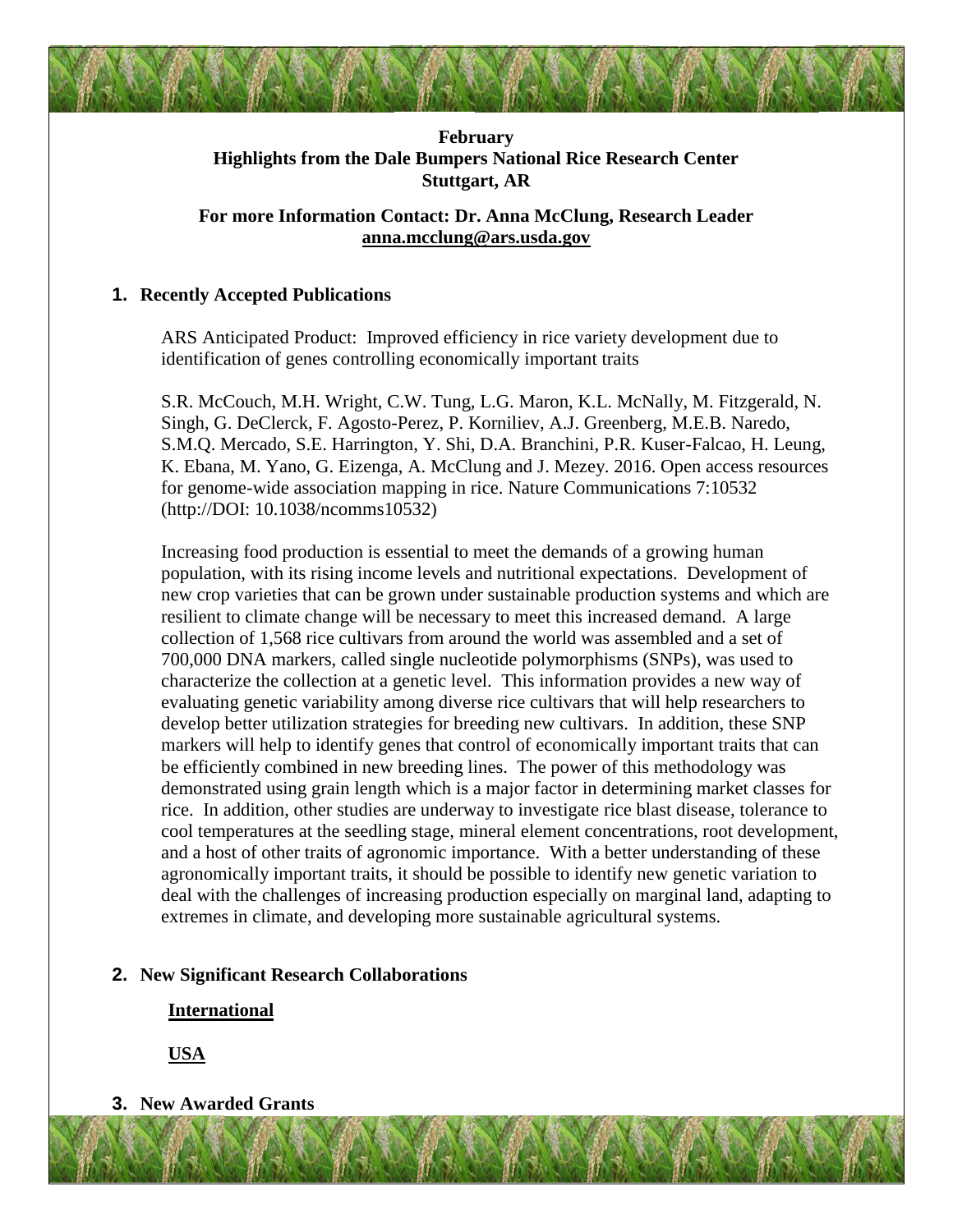## **4. Technology Transfer**

## **a. Formal Events:**

**To Non-research stakeholders**

## **To Research Community**

February 7-13, 2016. Drs. David Gealy and Dong-Hong Wu, scientists at DBNRRC and Taiwan Agricultural Research Institute, respectively, participated in the annual Weed Science Society of America/Southern Weed Science Society meeting in San Juan, Puerto Rico. Gealy presented research results on effects of intermittent irrigation on gene flow between herbicide-resistant rice and weedy red rice. Both scientists subsequently observed winter research plots at the University of Puerto Rico rice experiment station near Lajas.

## **b. Informal Contacts:**

On 2/15/2016 Dr. Anna McClung provided information on laboratory milling equipment to a rice breeding program in Ghana.

On 2/24/2016, Dr. Shannon Pinson advised a private rice breeder through email communication on how to use marker data to identify germplasm useful for introducing blast resistance genes into his breeding populations.

During 2/24-26, 2016, Dr. Anna McClung provided information on seed supplies and agronomic characteristics of several specialty rice varieties to growers in SC, TX, CA, AR, and MS.

### **c. New MTAs**

### **d. Germplasm Exchanged:**

During February, 1709 rice accessions from the Genetics Stocks *Oryza* (GSOR) collection were distributed to researchers in the US, Canada and China.

### **5. Educational Outreach**

Aaron Jackson, Geneticist, participated in the "Real Men Read" program at the Park Avenue Elementary school in Stuttgart, Arkansas on February 3, 2016. He spoke to a kindergarten class about the USDA's role in agriculture and getting rice from the field to the table. This was followed by reading a children's book to the group. He gave out USDA coloring pages and "grow your own rice" seed packets/handouts to